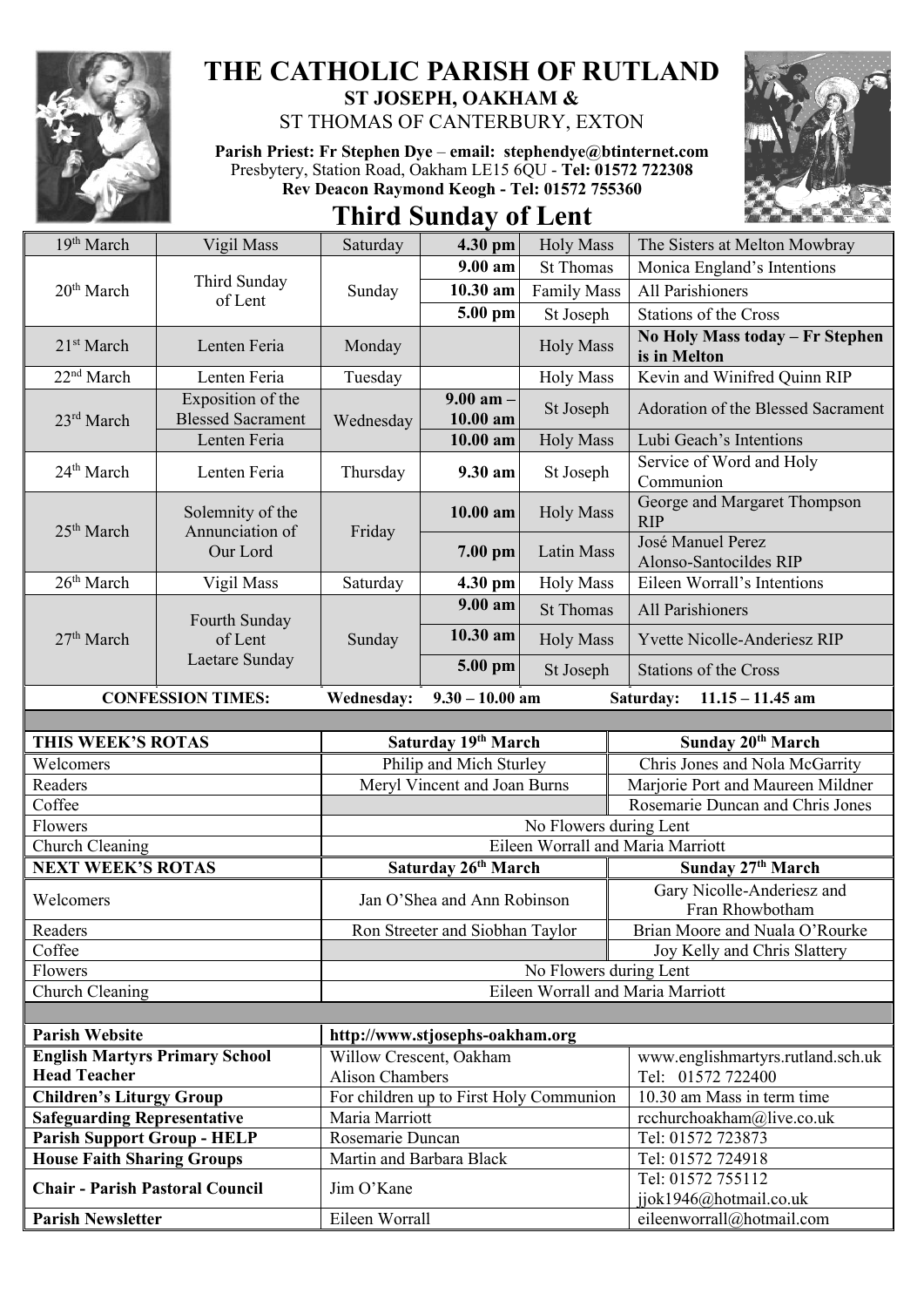**Please pray for the following who are ill:** *Colleen Lully, Mary Hurst, Sarah Ennis, Marie-Jeanne LloydHughes, Philip Quinn, Teresa Thompson, Sharon Larkworthy, Halina Woolford, Myra Smith, Janet and Barry ChalmersStevens, Fr David Bowler, Annie Welsh, Floss Jepson, Joy Widdows, Krystyna Chritchlow, Sally Blythin, Richard Goodger, Jim Whalley,, Fr John Trenchard, Elisabeth Simpson, Florence Valentine, Alison Pepperdine. Neil Mackenzie, David Price, Fr Kevin Gradwell, Moira McCormick, Claire Smith, Fiona Ruddle, Calum Simpson and Angela Munton, John Shortmoor,Joseph Shortmoor and Fr Tom McGovern, Elizabeth Ann Hill, Melanie McDonald and Ita Jones - If you cannot see your loved one's name in this sick list online you need to sign a consent form – please email Maria at* [rcchurchoakham@live.co.uk](mailto:rcchurchoakham@live.co.uk).

*Anniversaries Daniel Collin, Frances Wileman, John Nolan, Thomas Tutty, Cecil Tyler, Harvey Hodgson, Leonard Carr, Veronica Dunster, Peter Rowley, Colin Scott, Maurice Hartwell, Christopher Morris, Ronald Farnworth, Rose Perry, Marjorie Burke and Audrey Rosevear*

| <b>Last week's collection</b>                                                                                                                                                                                                                        |                                                                                                                                  |  |  |  |  |
|------------------------------------------------------------------------------------------------------------------------------------------------------------------------------------------------------------------------------------------------------|----------------------------------------------------------------------------------------------------------------------------------|--|--|--|--|
| Collections<br>£153.33                                                                                                                                                                                                                               | <b>Prayer to Saint Michael the Archangel</b>                                                                                     |  |  |  |  |
| Planned Giving and Donations<br>£776.50                                                                                                                                                                                                              |                                                                                                                                  |  |  |  |  |
| £929.83<br>Total                                                                                                                                                                                                                                     | Holy Michael, Archangel, defend us in the day of battle;                                                                         |  |  |  |  |
| Don't forget to join us for coffee                                                                                                                                                                                                                   | be our safeguard against the wickedness and snares of the                                                                        |  |  |  |  |
| Š<br>after Holy Mass on                                                                                                                                                                                                                              | devil; may God rebuke him, we humbly pray, and do thou,                                                                          |  |  |  |  |
| Wednesday and Sunday.                                                                                                                                                                                                                                | Prince of the Heavenly Host, by the power of God,                                                                                |  |  |  |  |
| <b>Servers Albs</b>                                                                                                                                                                                                                                  | thrust down to hell Satan, and all evil spirits who wander                                                                       |  |  |  |  |
| If anyone could wash and iron a                                                                                                                                                                                                                      | through the world for the ruin of souls. Amen.                                                                                   |  |  |  |  |
| couple of our servers albs to refresh                                                                                                                                                                                                                |                                                                                                                                  |  |  |  |  |
| them, which would be greatly                                                                                                                                                                                                                         |                                                                                                                                  |  |  |  |  |
| appreciated,                                                                                                                                                                                                                                         | As St Michael is the Patron Saint of Kyiv, the capital city of                                                                   |  |  |  |  |
| please could you email Maria at                                                                                                                                                                                                                      | Ukraine, we will say this prayer during Holy Mass in support                                                                     |  |  |  |  |
| rcchurchoakham@live.co.uk                                                                                                                                                                                                                            | of the people of Ukraine and for peace in the whole world.                                                                       |  |  |  |  |
| <b>Many thanks</b>                                                                                                                                                                                                                                   |                                                                                                                                  |  |  |  |  |
| <b>Stations of the Cross each week in Lent</b>                                                                                                                                                                                                       | <u> Family Mass – St Joseph's – Sunday 20<sup>th</sup> March – 10.30 am</u>                                                      |  |  |  |  |
| on Fridays at 10.45 am, shared with All                                                                                                                                                                                                              | There will be a Family Mass on Sunday 20 <sup>th</sup> March - the feast of St Joseph - at                                       |  |  |  |  |
| Saints.                                                                                                                                                                                                                                              | 10.30 am. This is aimed at all our families in our school community both                                                         |  |  |  |  |
| Friday 25 <sup>th</sup> March - St Joseph's                                                                                                                                                                                                          | Catholic and non-Catholic and all families within the Parish. This first Mass                                                    |  |  |  |  |
| Friday 1 <sup>st</sup> April - All Saints                                                                                                                                                                                                            | will primarily be led by English Martyrs School and the children, but the aim is                                                 |  |  |  |  |
| Friday 8 <sup>th</sup> April – St Joseph's                                                                                                                                                                                                           | that in future we would like to involve more children/youth from the wider                                                       |  |  |  |  |
| On all Sundays in Lent, we will also make                                                                                                                                                                                                            | parish. If anyone would like to be involved in future Family Masses, please                                                      |  |  |  |  |
| the Stations of the Cross at                                                                                                                                                                                                                         | contact Maria on rechurchoakham@live.co.uk<br>It would be great to see as                                                        |  |  |  |  |
| 5.00 pm in St Joseph's.                                                                                                                                                                                                                              | many families as possible there.                                                                                                 |  |  |  |  |
| <b>Prayer Vigil for Peace</b> in Ukraine and for the plight                                                                                                                                                                                          | <b>Support for Ukraine</b> One of our parishioners has made some ribbons                                                         |  |  |  |  |
| of the Ukrainian people will take place in Melton                                                                                                                                                                                                    | to wear in support of the people of Ukraine. She offered them after                                                              |  |  |  |  |
| Convent Chapel on Tuesday 22 <sup>nd</sup> March from                                                                                                                                                                                                | Holy Mass in return for a donation last weekend and has already raised                                                           |  |  |  |  |
| 7.00 pm – midnight. Come and pray, even for                                                                                                                                                                                                          | £122. Don't worry if you missed out as she has made more and will                                                                |  |  |  |  |
| 10 minutes, quiet prayers.                                                                                                                                                                                                                           | be back this weekend.                                                                                                            |  |  |  |  |
|                                                                                                                                                                                                                                                      | Bereavement Support Group The next meeting will take place on Monday 21 <sup>st</sup> March at 2.30-4.00 pm in the Meeting Room. |  |  |  |  |
| No need to book - you will be very welcome.                                                                                                                                                                                                          |                                                                                                                                  |  |  |  |  |
| Aid for Chad The sale of Peruvian Handicrafts and Easter Eggs will take place on Saturday/Sunday, 26 <sup>th</sup> /27 <sup>th</sup> March after                                                                                                     |                                                                                                                                  |  |  |  |  |
| Holy Mass. All the money raised goes to support families in the Shanty Towns of Peru and Chad.                                                                                                                                                       |                                                                                                                                  |  |  |  |  |
| Thank you so much for the lovely clothes and other items donated this last week to be sold. As a tiny charity, they are so                                                                                                                           |                                                                                                                                  |  |  |  |  |
| precious to us and enable us to keep going. Only this last week, we received photos of a borewell we had funded in Chad where                                                                                                                        |                                                                                                                                  |  |  |  |  |
| they had no water at all. Pure gift.                                                                                                                                                                                                                 |                                                                                                                                  |  |  |  |  |
| Mary's Meals The very last of all the backpacks are now ready to be collected for the little children in so many poor<br>countries. Once again, a huge thank you to all of you for the many items donated these last 5 years to support this amazing |                                                                                                                                  |  |  |  |  |
| charity and give the gift of hope to so many.                                                                                                                                                                                                        |                                                                                                                                  |  |  |  |  |
| Planned Giving Envelopes The next year's planned giving envelopes are now available at St Joseph's and St Thomas's. If                                                                                                                               |                                                                                                                                  |  |  |  |  |
| you don't see one with your name on, please contact Maria at rechurchoakham@live.co.uk                                                                                                                                                               |                                                                                                                                  |  |  |  |  |
| <b>Received from Caritas Diocese of Nottingham</b>                                                                                                                                                                                                   |                                                                                                                                  |  |  |  |  |
| HelpUkraine Donate direct at: Association of Ukrainians in Great Britain Limited Barclays Bank Acc no: 80038237 Sort                                                                                                                                 |                                                                                                                                  |  |  |  |  |
| code: 20-65-89 with reference HelpUkraine                                                                                                                                                                                                            |                                                                                                                                  |  |  |  |  |
| Caritas in Ukraine Caritas Internationalis have launched a campaign to support their work, especially for the most vulnerable                                                                                                                        |                                                                                                                                  |  |  |  |  |
| people, such as the elderly and children in the conflict zones. Donate on their website: https://www.caritas.org/what-we-                                                                                                                            |                                                                                                                                  |  |  |  |  |
| do/conflicts-and-disasters/crisis-in-ukraine/                                                                                                                                                                                                        |                                                                                                                                  |  |  |  |  |
| <b>Our Sick List</b> If you would like someone to be added to the Sick Parishioners list, please contact Maria at<br>rcchurchoakham@live.co.uk                                                                                                       |                                                                                                                                  |  |  |  |  |
| Mass Intentions If you wish to have a Mass said for anyone living or deceased, please contact Maria at                                                                                                                                               |                                                                                                                                  |  |  |  |  |
| rcchurchoakham@live.co.uk                                                                                                                                                                                                                            |                                                                                                                                  |  |  |  |  |